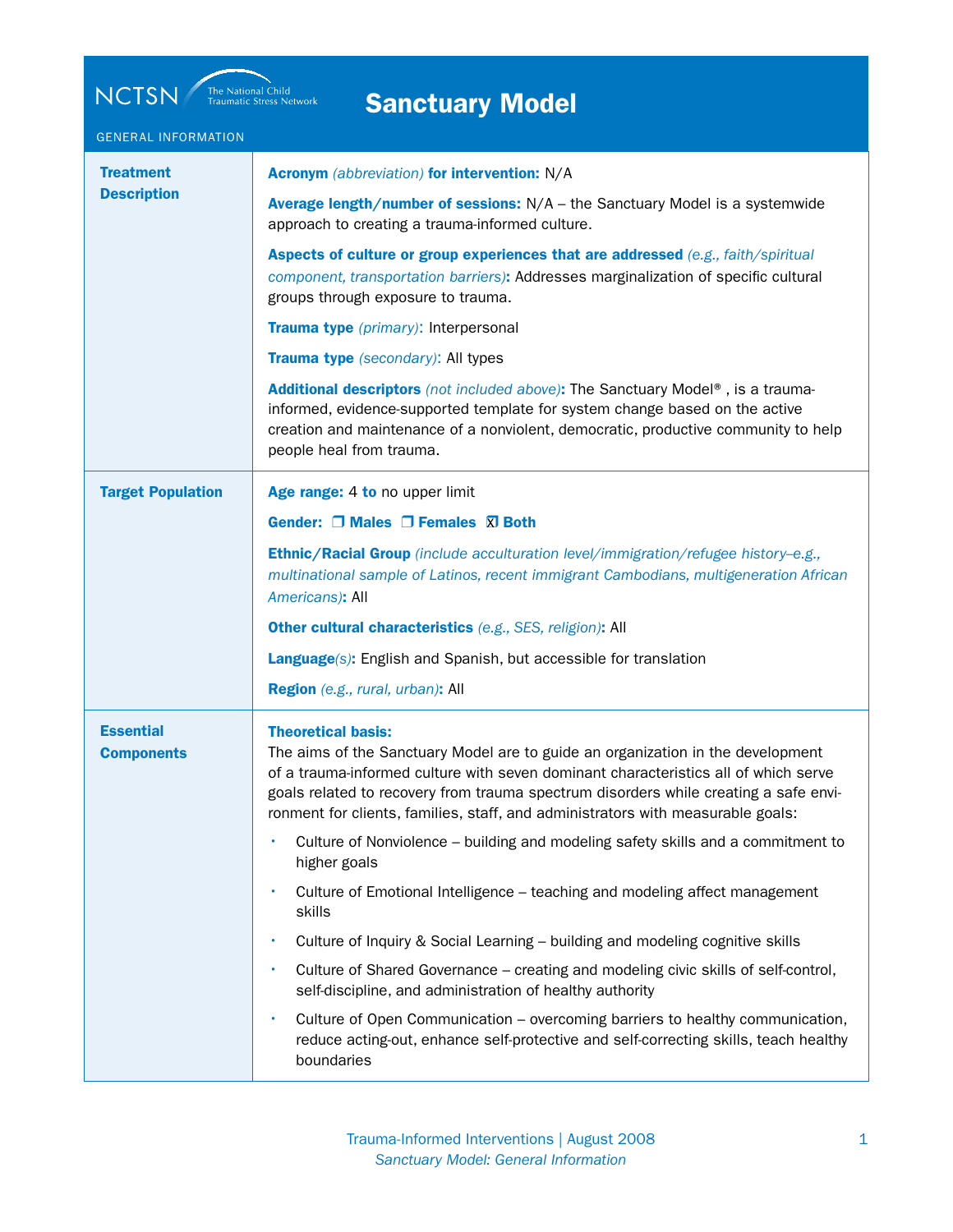| <b>NCTSN</b><br>The National Child<br>Traumatic Stress Network<br><b>Sanctuary Model</b> |                                                                                                                                                          |                                                                                                                                                                                                                                    |  |  |
|------------------------------------------------------------------------------------------|----------------------------------------------------------------------------------------------------------------------------------------------------------|------------------------------------------------------------------------------------------------------------------------------------------------------------------------------------------------------------------------------------|--|--|
| <b>GENERAL INFORMATION</b>                                                               |                                                                                                                                                          |                                                                                                                                                                                                                                    |  |  |
| <b>Essential</b><br><b>Components</b><br>continued                                       | ٠<br>healthy attachment relationships                                                                                                                    | Culture of Social Responsibility - rebuilding social connection skills, establish                                                                                                                                                  |  |  |
|                                                                                          |                                                                                                                                                          | Culture of Growth and Change – restoring hope, meaning, purpose                                                                                                                                                                    |  |  |
|                                                                                          | <b>Key components:</b>                                                                                                                                   |                                                                                                                                                                                                                                    |  |  |
|                                                                                          | nym SELF                                                                                                                                                 | Shared language of Safety, Emotion Management, Loss and Future in the acro-                                                                                                                                                        |  |  |
|                                                                                          | ٠                                                                                                                                                        | Development of a core team for implementation                                                                                                                                                                                      |  |  |
|                                                                                          | ٠<br>planning conferences.                                                                                                                               | Concrete tools for intervention: community meetings, red flag reviews, psychoedu-<br>cation in trauma, self-care planning, safety plans, team meetings and treatment                                                               |  |  |
| <b>Clinical &amp;</b><br><b>Anecdotal</b>                                                | $\Box$ Yes $\Box$ No $\Box$ Uncertain                                                                                                                    | Are you aware of any suggestion/evidence that this treatment may be harmful?                                                                                                                                                       |  |  |
| <b>Evidence</b>                                                                          | Extent to which cultural issues have been described in writings about this<br><b>intervention</b> (scale of 1-5 where 1=not at all to 5=all the time). 4 |                                                                                                                                                                                                                                    |  |  |
|                                                                                          | $\Box$ Yes $\Box$ No                                                                                                                                     | This intervention is being used on the basis of anecdotes and personal<br>communications only (no writings) that suggest its value with this group.                                                                                |  |  |
|                                                                                          |                                                                                                                                                          | Are there any anecdotes describing satisfaction with treatment, drop-out rates<br>(e.g., quarterly/annual reports)? $\boxtimes$ Yes $\Box$ No                                                                                      |  |  |
|                                                                                          |                                                                                                                                                          | Has this intervention been presented at scientific meetings? $\boxtimes$ Yes $\Box$ No                                                                                                                                             |  |  |
|                                                                                          | Are there any general writings which describe the components of the intervention<br>or how to administer it? $\boxtimes$ Yes $\Box$ No                   |                                                                                                                                                                                                                                    |  |  |
|                                                                                          |                                                                                                                                                          | Has the intervention been replicated anywhere? $\boxtimes$ Yes $\Box$ No                                                                                                                                                           |  |  |
|                                                                                          |                                                                                                                                                          | Other countries? (please list) Mexico, Ecuador, Australia (pending)                                                                                                                                                                |  |  |
| <b>Research Evidence</b>                                                                 | Sample Size (N) and<br><b>Breakdown</b><br>(by gender, ethnicity,<br>other cultural factors)                                                             | <b>Citation</b>                                                                                                                                                                                                                    |  |  |
| <b>Published Case Studies</b>                                                            |                                                                                                                                                          | Rivard, Bloom, Abramovitz, Pasquale, Duncan, McCorkle, et<br>al., 2003                                                                                                                                                             |  |  |
| <b>Pilot Trials/Feasibility</b><br>Trials (w/o control groups)                           | $N=18$                                                                                                                                                   | Study is currently in progress at the Andrus Children's Center<br>which measures changes in environment along domains<br>aligned with the seven Sanctuary Commitments while<br>measuring achievement of implementation milestones. |  |  |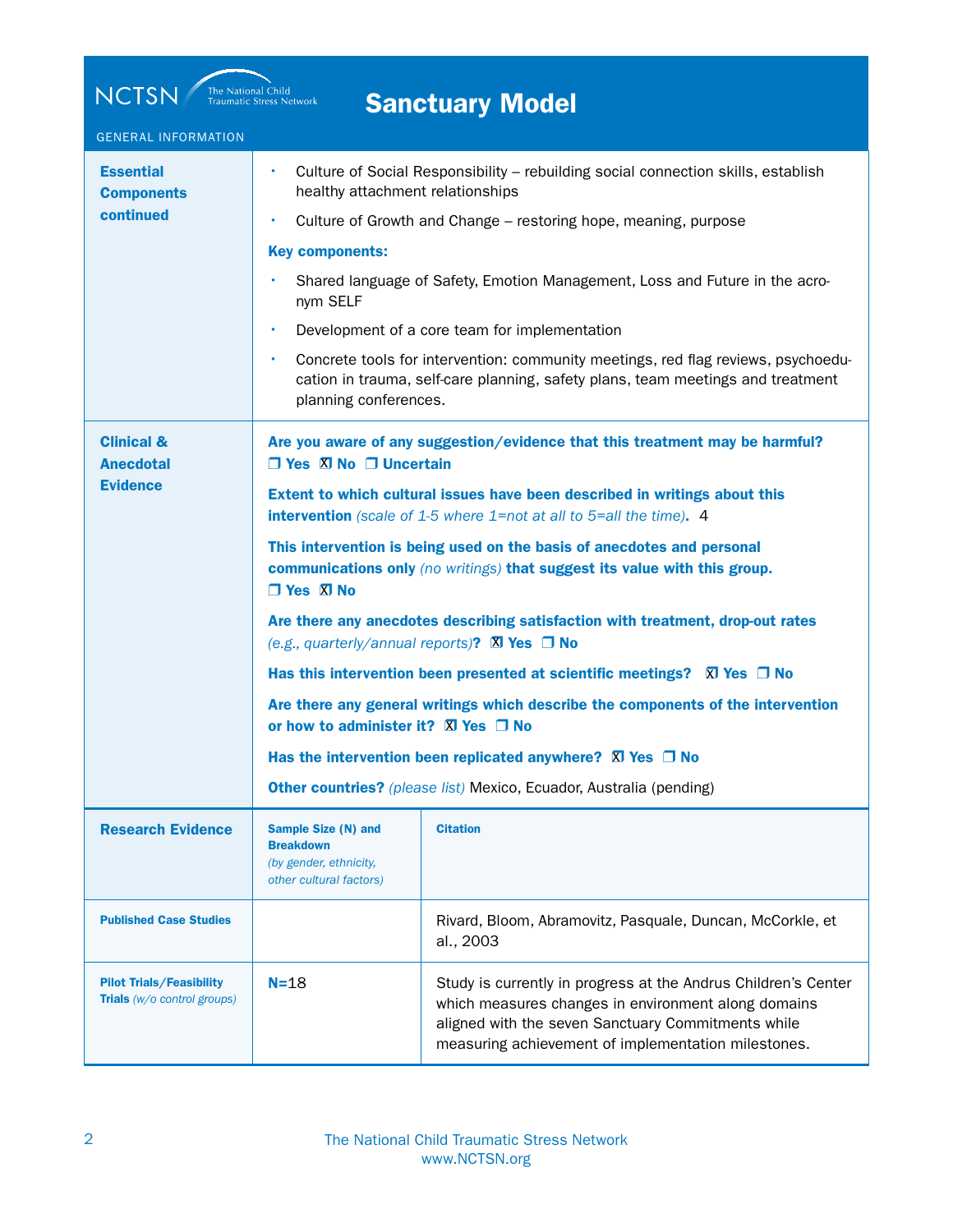NCTSN The National Child Traumatic Stress Network

## Sanctuary Model

## GENERAL INFORMATION

| <b>Outcomes</b>                                          | What assessments or measures are used as part of the intervention or for research<br>purposes, if any?                                                                                                                                                                                                                                                          |
|----------------------------------------------------------|-----------------------------------------------------------------------------------------------------------------------------------------------------------------------------------------------------------------------------------------------------------------------------------------------------------------------------------------------------------------|
|                                                          | Demographic Survey                                                                                                                                                                                                                                                                                                                                              |
|                                                          | <b>Implementation Survey</b>                                                                                                                                                                                                                                                                                                                                    |
|                                                          | Environmental Survey, developed by the Andrus Children's Center's Department of<br>$\bullet$<br>Policy, Planning and Research.                                                                                                                                                                                                                                  |
|                                                          | COPES, developed by Moos.                                                                                                                                                                                                                                                                                                                                       |
|                                                          | If research studies have been conducted, what were the outcomes?<br>At this time, only baseline data has been collected.                                                                                                                                                                                                                                        |
| <b>Implementation</b>                                    | Space, materials or equipment requirements? No.                                                                                                                                                                                                                                                                                                                 |
| <b>Requirements &amp;</b><br><b>Readiness</b>            | <b>Supervision requirements</b> (e.g., review of taped sessions)? Supervision of clinicians<br>and other service providers should include assessment of perfomance along the<br>seven Sanctuary commitments and the use of trauma-specific interventions.                                                                                                       |
|                                                          | To ensure successful implementation, support should be obtained from:<br>All levels of leadership in the organization.                                                                                                                                                                                                                                          |
| <b>Training Materials</b><br>& Requirements              | List citations for manuals or protocol descriptions and/or where manuals or<br>protocol descriptions can be obtained. Staff Training Manual, Implementation<br>Guide, and Data Collection Manual are available through the Andrus Center for<br>Learning and Innovation as part of the Sanctuary Leadership Development Institute.                              |
|                                                          | How/where is training obtained? Training can be obtained through the Sanctuary<br>Leadership Development Institute at the Andrus Center for Learning and Innovation.                                                                                                                                                                                            |
|                                                          | What is the cost of training? \$65,000 for 2.5 years of training and consultation                                                                                                                                                                                                                                                                               |
|                                                          | Are intervention materials (handouts) available in other languages?<br>$X$ Yes $\Box$ No                                                                                                                                                                                                                                                                        |
|                                                          | If YES, what languages? Spanish                                                                                                                                                                                                                                                                                                                                 |
|                                                          | Other training materials &/or requirements (not included above):<br>Application and commitment from CEO required                                                                                                                                                                                                                                                |
| Pros & Cons/<br><b>Qualitative</b><br><b>Impressions</b> | What are the pros of this intervention over others for this specific group<br>(e.g., addresses stigma re. treatment, addresses transportation barriers)?<br>Pros of the intervention are that it is easily adaptable for many cultures. It addresses<br>the stigma of mental illness, has demonstrated reduction in restraints and improved<br>staff retention. |
|                                                          | What are the cons of this intervention over others for this specific group<br>(e.g., length of treatment, difficult to get reimbursement)? Funding for training may be<br>difficult to obtain due to cost. Full implementation of the model may take 2-5 years.                                                                                                 |